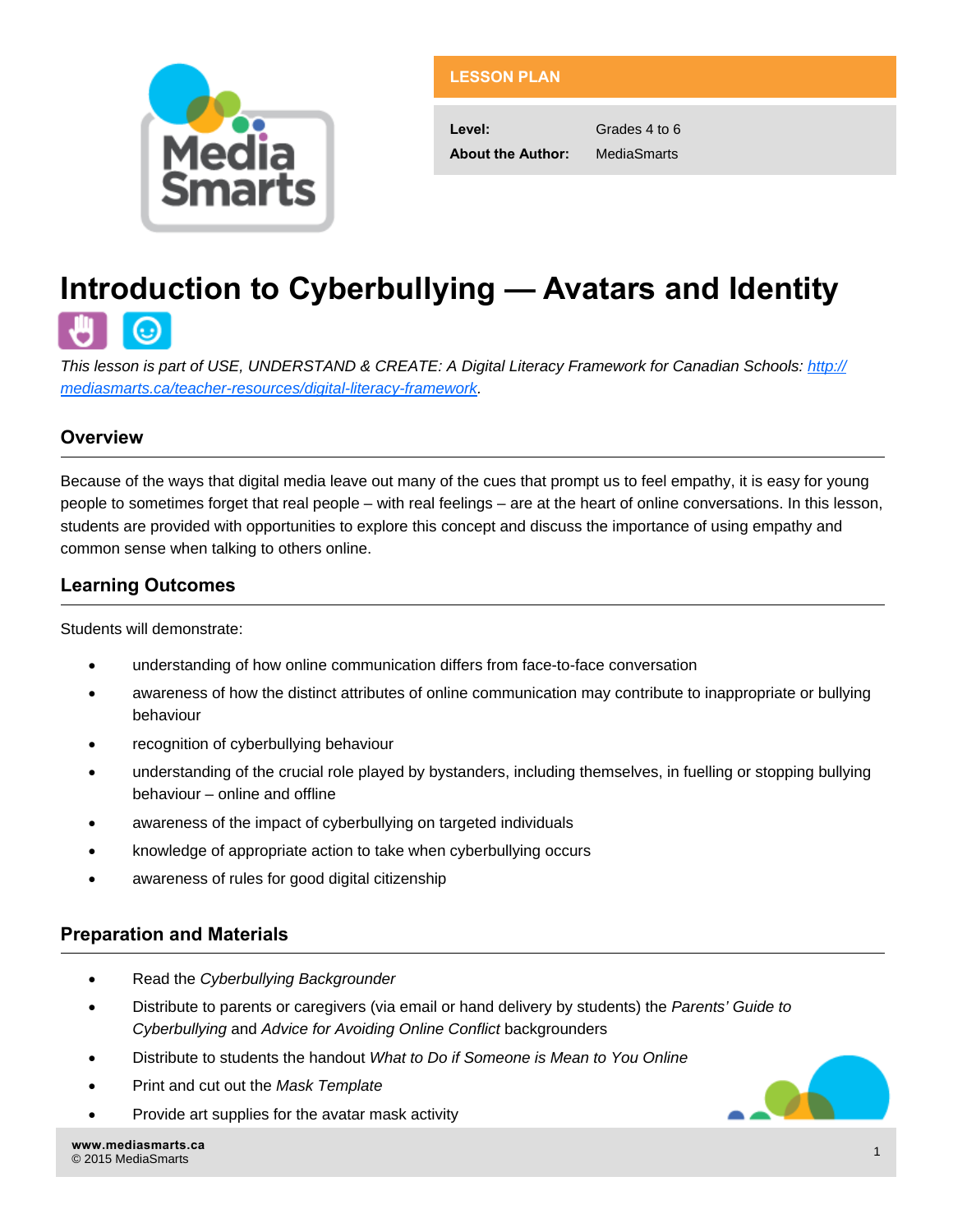### **Procedure**

#### **Recognizing Emotional Cues**

Begin the class by telling the students you are going to play a drama game. Students will take turns coming to the front of the class: each student will be given a word which they must give as the answer to any question – without smiling or laughing. The rest of the class (with prompting from the teacher if necessary) then asks that student any questions they want in hopes of making him or her smile or laugh.

For the game to work, the words and questions must be as funny as possible. Here are some suggested words and questions:

*Funny words*: Wallaby, karaoke, lickety-split, bumbershoot, duckwalk, shenanigan, brouhaha, macadamia, kerfuffle.

*Funny questions*: What is your mother's middle name? What did you have for breakfast this morning? What do you want to be when you grow up? What size shoes do you wear? What do you like to put on pancakes? What do you shout to call your dog?

After two or three students have had a turn, pause the game and ask those students how it felt to try not to laugh or smile. What were they thinking or doing to stop it? What muscles were they using? How did they have to speak differently (did they talk more slowly, more quietly, take a breath before talking, etc.)? Then ask the rest of the class how they knew when someone was about to laugh or smile. What were the hints on their face or in their voice? Did they do anything differently with the way they were standing or moving (shuffling feet, shrugging, etc.)?

Now give the student who is currently at the front of the class the mask you cut out from the mask template and have him/her play the game a bit longer while holding the mask up in front of his/her face. After a few more questions, ask him/her, and then the rest of the class, how that changed the game. Was it easier to keep from laughing if nobody could see you smiling? Was it harder for the class to get him/her to laugh when they couldn't see his/her face?

Now tell the student at the front of the class that instead of saying the word, they can write it on the board. After a few more questions, ask them, and the rest of the class, how *that* changed the game. Most likely it took all of the challenge out of it for the student trying to keep a straight face by slowing down the process, keeping them from having to *say* the funny words and letting them turn their back to the rest of the class.

#### **Online Avatars**

Now write the word "AVATAR" on the board.

Ask students:

- Does anyone know the meaning of this word? *(In online environments, an avatar is a virtual digital image that represents a person* – *an online identity.)*
- Do any of you use avatars when you are communicating online? *(Many students will have used avatars on games and virtual worlds like Fantage, Moshimonsters* or *Club Penguin.)*

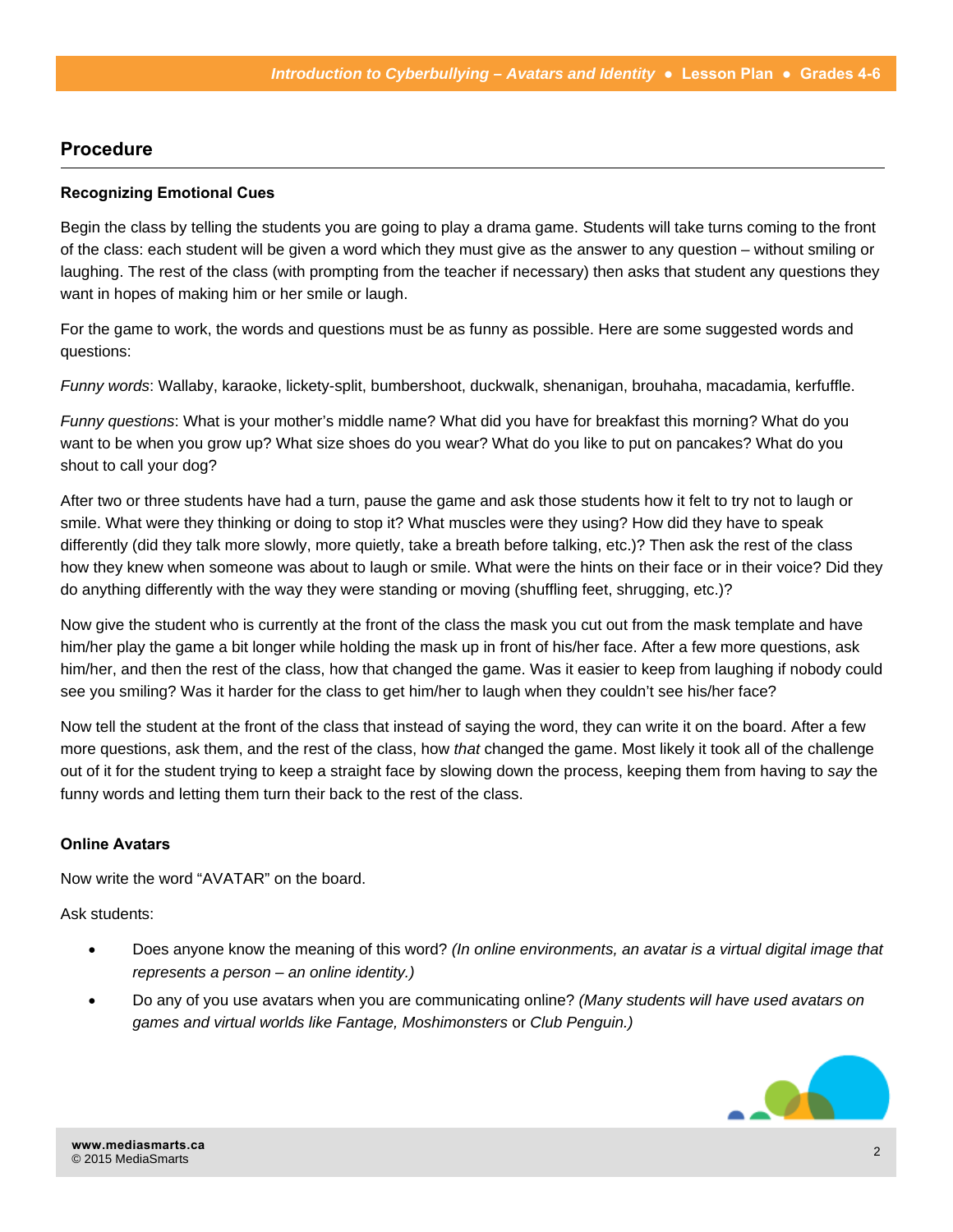Do we have avatars in other online environments too? (*Many young students are also active on social networks: one-third of students in this grade range have a Facebook account. Point out that even though you don't have a three-dimensional avatar, as in the games above, a social networking profile is a kind of avatar because it's how you talk to other people online, and how they see you online.*)

Read the following quote from a 10-year-old boy:

[With] the Internet, you can really get away with a lot more because I don't think a lot of people would have enough confidence to walk up to someone and be like, "I hate you, you're ugly." But over the Internet you don't really see their face and they don't see yours and you don't have to look in their eyes and see they're hurt.

Ask students if it's possible to hurt someone's feelings *without knowing it* when you're interacting online. (*Just like it became harder to tell when the student in the game was about to laugh, it's hard when you're interacting online to tell if you've hurt someone's feelings.*) Explain that this doesn't mean that their feelings aren't hurt – there is still a person at the other end of the screen. And sometimes the speed at which we send messages to people online means that we may not be thinking about the consequences of what we are saying.

#### **Managing Online Conflict**

Remind students how the improv game changed when the student was allowed to hold up the mask and write their answer on the board. Keeping that experience in mind, what are the differences between interacting offline and interacting through avatars? (*You can't hear someone's tone of voice or see the look on their face or their "body language."*)

Have students work in groups to think of ways to make up for the fact that we often can't see or hear people when we interact with them online. Write the two guiding questions on the board: *How do I keep from hurting people's feelings?*  and *What do I do if someone hurts my feelings?* Circulate among the groups as they work, making sure that all of the tips from the "Avoiding Online Conflict" section of the *Cyberbullying Backgrounder* are mentioned by at least one group. Then have the groups share their strategies with the class and create a "master list" of tips for dealing with the fact that you can't hear and see people online.

Tell students that people sometimes *are* mean to others online on purpose, partly because they can't hear or see the person they're being mean to. Distribute the handout *What to Do if Someone is Mean to You Online* and go through it with the class.

#### **Assessment/Evaluation Activity**

Have students design a poster to illustrate one of the strategies from the class' "master list" of tips. Put the posters around the classroom or in a high traffic area of the school.

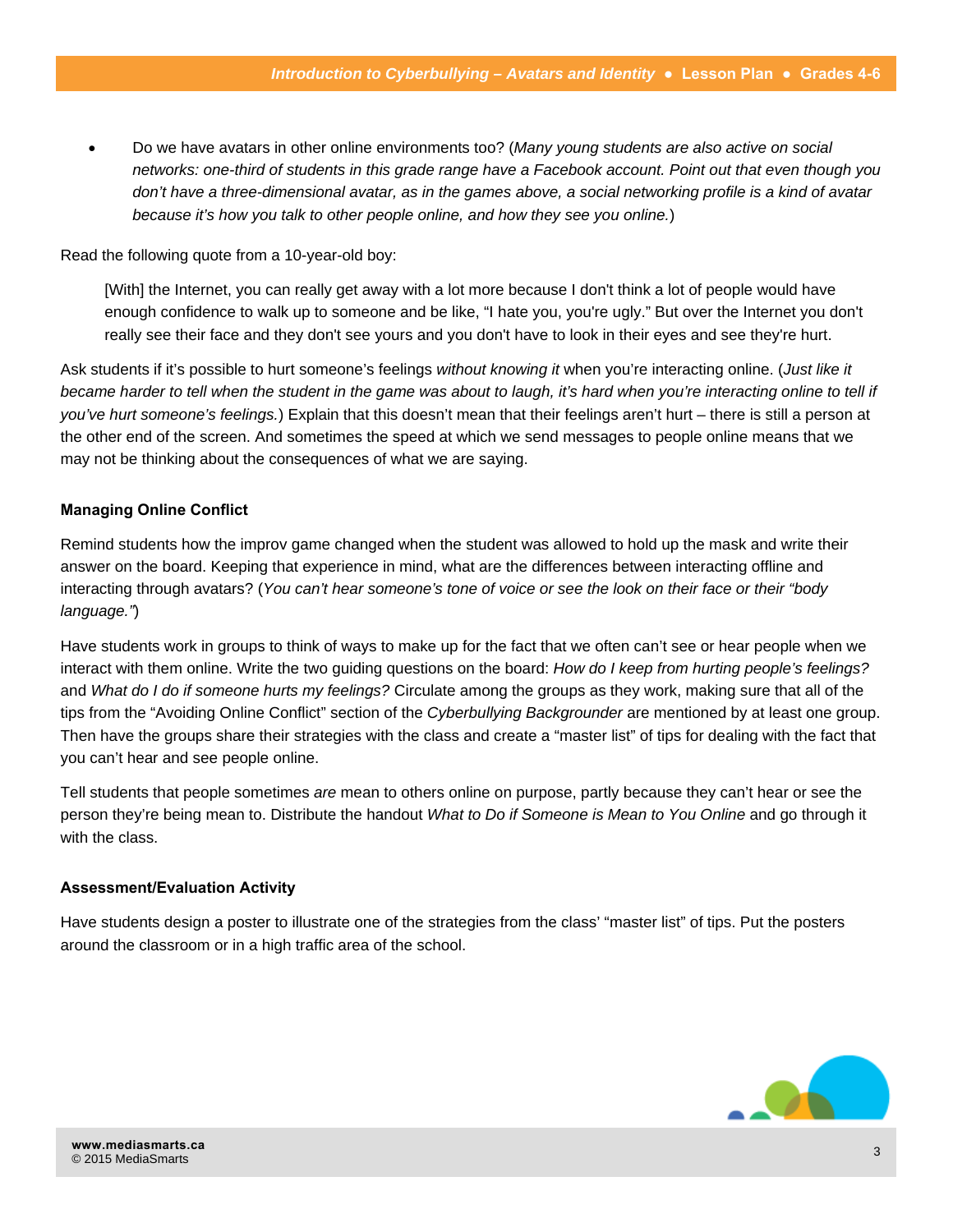## **Cyberbullying Backgrounder**

#### **What is Cyberbullying?**

For most youth, the Internet is all about socializing and while most of these social interactions are positive, increasing numbers of kids are using the technology to intimidate and harass others – a phenomenon known as cyberbullying.

The term "cyberbullying" can be a bit of a misnomer. Unlike the traditional definition of bullying, which involves a difference in power or strength between the perpetrator and the target, a lot of the activities that adults would label as cyberbullying happen between people of roughly the same status. It's also sometimes difficult to distinguish clearly between the target and perpetrator in a cyberbullying scenario. Finally, much of the abusive behaviour that takes place within offline relationships may also take place in online spaces or be abetted by digital technology.

#### **How Common is It?**

A significant minority of students have experienced both meanness and threats online: just over a third say that someone has said something mean or cruel to them, and just under a third say that someone has threatened them online by saying something like "I'm going to get you" or "You're going to get it." Roughly a quarter of students say that they have engaged in online meanness. $<sup>1</sup>$ </sup>

#### **Roles**

Those who are involved in cyberbullying are generally categorized as perpetrators, targets and witnesses. But meanness is fairly often reciprocal, with a significant overlap between students who have engaged in online meanness and those who have experienced it.<sup>2</sup> Additionally, it's not at all unusual for both parties in a cyberbullying scenario to see themselves as being the victims.

One of the challenges in dealing with cyberbullying is that the term itself often has little meaning to youth. What adults may consider cyberbullying youth will describe as getting into fights, "starting something" or simply "drama."<sup>3</sup> This includes many of the activities considered forms of cyberbullying, such as spreading rumours or excluding peers from their social circles. Boys similarly refer to what they do – most often online impersonation or posting embarrassing videos – as "punking" or "pranking" rather than bullying. $4$ 

There is little doubt that cyberbullying can be traumatic: one third of students who were bullied online reported symptoms of depression, a figure which rose to nearly one half for those who experienced both online and offline bullying.<sup>5</sup> Unfortunately, youth typically underestimate how harmful online bullying can be. Researchers at the University of British Columbia found that while young people believe most of the negative behaviour that happens online is meant

<sup>1</sup> Steeves, Valerie. (2014). *Young Canadians in a Wired World, Phase III: Cyberbullying: Dealing with Online Meanness, Cruelty and Threats*. Ottawa: MediaSmarts.

<sup>2</sup> Ibid.

<sup>3</sup> Marwick, Dr. Alice, and Dr. danah boyd. *The Drama! Teen Conflict, Gossip, and Bullying in Networked Publics*.

<sup>4</sup> Ibid.

<sup>5</sup> Kessel Schneider, Shari, Lydia O'Donnell, Ann Stueve, and Robert W. S. Coulter "Cyberbullying, School Bullying, and Psychological Distress: A Regional Census of High School Students," *American Journal of Public Health* (January 2012) 102:1, 171-177.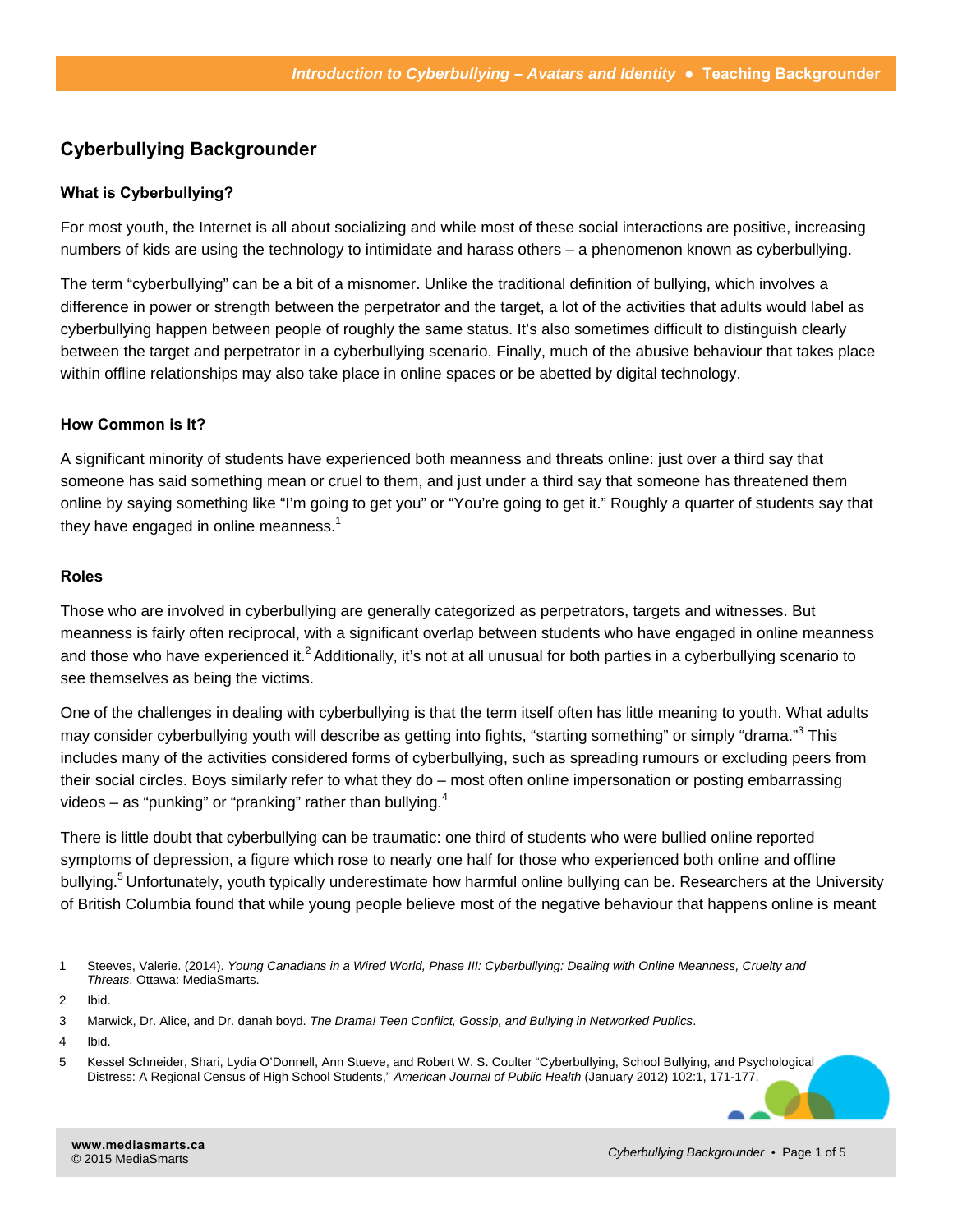as a joke, "students need to be educated that this 'just joking' behaviour has serious implications." MediaSmarts' *Young Canadians in a Wired World* (Y*CWW*) research found that the most common reason given for online meanness is "I was just joking around," followed by "the person said something mean and cruel about me first" and "the person said something mean about my friend first".<sup>7</sup>

One reason cyberbullying may be more harmful than offline bullying is the potential presence of countless, invisible witnesses and/or collaborators to the cyberbullying, which creates a situation where targets are left unsure of who knows and who to fear. Technology also extends the reach these young people have, enabling them to harass their targets anywhere and at any time. While these situations should be reported, it can be difficult for young people to step forward: how do you report an attack that leaves no physical scars? Will the consequences of telling an adult that you are being cyberbullied be worse than the bullying itself? Adults want to help, but many feel ill-equipped to handle bullying in a digital world.

Research has shown that **witnesses** to bullying can be just as important as targets or perpetrators in affecting how an incident plays out.<sup>8</sup> Witnesses may also suffer negative effects that are as bad as or worse than those suffered by the target.<sup>9</sup> MediaSmarts' YCWW research on cyberbullying has revealed both good and bad news on this front. The good news is that many youth who witness bullying do something about it: 65 percent of the 5,436 Canadian students in grades 4 to 11 that were surveyed said that they had done something to help someone who was experiencing online meanness.<sup>10</sup>

There's no question that it's possible for witnesses to do a great deal of harm, whether it's by directly joining in the bullying, encouraging the perpetrator or even re-victimizing the target by sharing a bullying post or video. It's also wellestablished that when witnesses to bullying stand up and defend the target it can make a tremendous and positive difference – but not in every situation. There may be just as many cases where intervening can do greater harm to the target, the witness or both, and witnesses may have a number of valid reasons for not wanting to intervene:

 Fear of being a target. Saying that anyone who witnesses bullying should confront the perpetrator is not unlike suggesting that everyone who sees a mugging should try to stop it. Standing up to defend a target – especially if you turn out to be the only person who stands up – can easily lead to becoming a target yourself without necessarily having a positive effect on the situation.

6 Bellett, Gerry. "Cyberbullying needs its own treatment strategies." *The Vancouver Sun*, April 13, 2012.

<sup>7</sup> Steeves, Valerie. (2014). *Young Canadians in a Wired World, Phase III: Cyberbullying: Dealing With Online Meanness, Cruelty and Threats.* Ottawa: MediaSmarts.

<sup>8</sup> Hawkins, D., Pepler, D. & Craig, W. (2001). Naturalistic observations of peer interventions in bullying. *Social Development, 10,* 512-527.

<sup>9</sup> Rivers et al. Observing bullying at school: The mental health implications of witness status. *School Psychology Quarterly*, *24 (4)*: 211.

<sup>10</sup> Steeves, Valerie. (2014). *Young Canadians in a Wired World, Phase III: Cyberbullying: Dealing with Online Meanness, Cruelty and Threats*. Ottawa: MediaSmarts.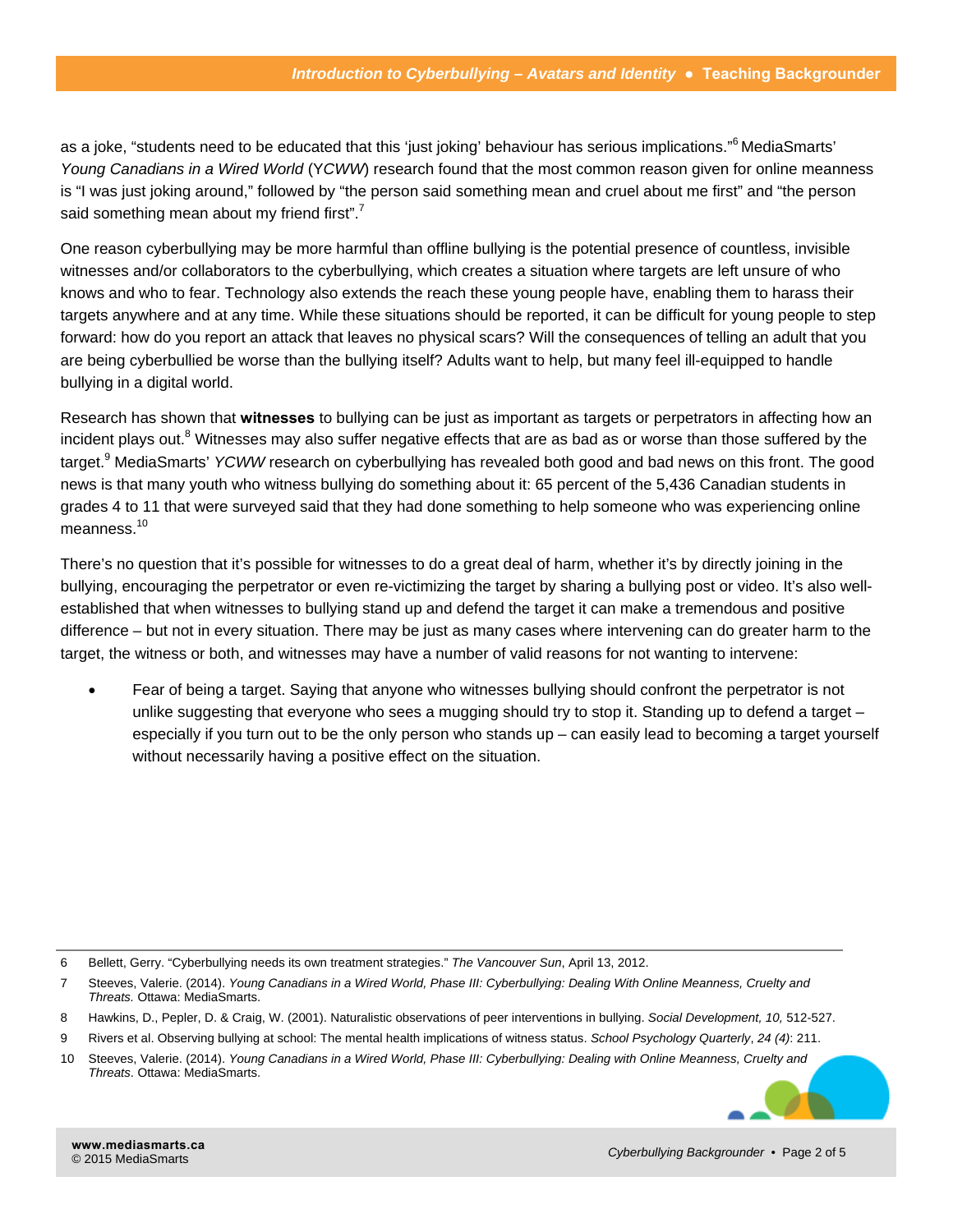- Fear of losing social status. Even if intervening or reporting doesn't lead to the witness becoming a target, it can still have long-term effects on a young person's social status, either by being associated with the target (youth who are marginalized for reasons such as poverty,<sup>11</sup> disability,<sup>12</sup> being a member of a visible minority group<sup>13</sup> and having a lesbian, gay, bisexual, or transgender status<sup>14</sup> are substantially more likely to be targets) or by being labeled a "snitch" – both of which may easily be preludes to being a target of bullying.
- Fear of escalating the situation. Both targets of and witnesses to bullying often fear that standing up to a perpetrator or reporting bullying to a parent or teacher is more likely to make things worse rather than better. Many of the youth who participated in 2012 focus groups for MediaSmarts' *YCWW* study<sup>15</sup> said that they were reluctant to report bullying to teachers because they felt the situation was likely to get out of control, especially in cases where teachers were bound by "zero tolerance" policies to respond to cyberbullying complaints in a particular way. This reluctance was echoed in the *YCWW* national survey, which found that while teachers rate highly as a source of information about cyberbullying, youth are extremely reluctant to turn to them for help.<sup>16</sup>

A good starting principle for witnesses would be "first, do no harm." As well as not participating in the bullying, young people should be encouraged to think ethically about their responsibilities as witnesses. Instead of automatically following any single rule, young people who witness cyberbullying should think carefully about the possible consequences of the different ways they may react. Instead of telling youth to report and intervene each time they witness cyberbullying, we can teach them to see themselves as active participants in the situation and consider different approaches for different situations, such as:

- *documenting* the bullying and, if it seems that it will do more good than harm, reporting it;
- *comforting* the target and offering help privately (including help in reporting the bullying to authorities: targets of bullying are often reluctant to report it to adults<sup>17</sup>);
- *mediating* between the target and perpetrator; or
- *confronting* the perpetrator, either privately or in public. If the perpetrator is a friend, youth can show that they don't approve of their behaviour by not joining in or reinforcing it.<sup>18</sup>

- 14 Hinduja, S., and Patchin, J. (2011) 'Cyberbullying Research Summary Factsheet: Bullying, Cyberbullying and Sexual Orientation'.
- 15 Steeves, Valerie. (2012). *Young Canadians in a Wired World, Phase III: Talking to Youth and Parents About Life Online*. Ottawa: MediaSmarts.

<sup>11</sup> Cross, E.J., R. Piggin, J. Vonkaenal-Platt and T. Douglas. (2012). *Virtual Violence II: Progress and Challenges in the Fight against Cyberbullying*. London: Beatbullying.

<sup>12</sup> Livingstone, S., Haddon, L., Görzig, A., Ólafsson, K., with members of the EU Kids Online Network (2011) 'EU Kids Online Final Report'.

<sup>13</sup> Cross, E.J., R. Piggin, J. Vonkaenal-Platt and T. Douglas. (2012). *Virtual Violence II: Progress and Challenges in the Fight against Cyberbullying*. London: Beatbullying.

<sup>16</sup> Ibid.

<sup>17</sup> Dinham, Peter. "Kids Reluctant to Speak Up About Bullying, Bad Experiences." iTWire, June 2, 2014.

<sup>18</sup> [Patchin, Justin W. "Empower Bystanders to Improve School Climate." Online: <http://cyberbullying.us/empower-bystanders-to-improve](http://cyberbullying.us/empower-bystanders-to-improve-school-climate/)school-[climate/>. Po](http://cyberbullying.us/empower-bystanders-to-improve-school-climate/)sted July 18, 2014.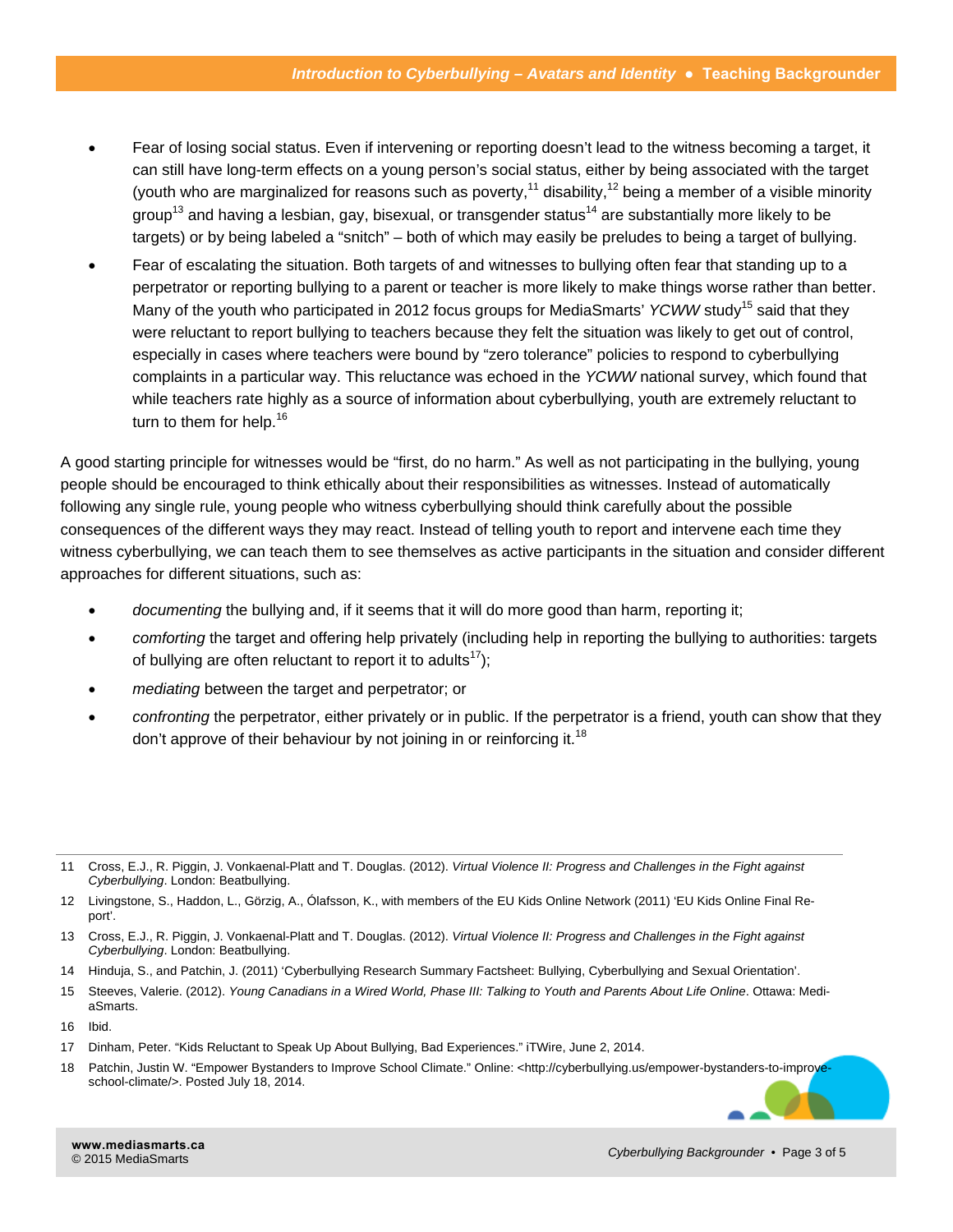#### **Methods of Cyberbullying**

There are several ways that young people bully others online. Seventy-eight percent of those students who have done something mean or cruel online say they have called someone a name (18% of the total sample). Self-reporting of other problematic behaviours is much lower. Around six percent of all students report that they have harassed someone in an online game, five percent have spread rumours and four percent have posted an embarrassing photo/video of someone. Three percent say that they have made fun of someone's race, religion or ethnicity and two percent report making fun of someone's sexual orientation. One percent report that they have harassed someone sexually (e.g. said or did something sexual when the person did not want them to).<sup>19</sup>

#### **Cyberbullying and the Law**

Young people should be aware that some forms of online bullying are considered criminal acts. Under the Criminal Code of Canada, it is a crime to communicate repeatedly with someone if your communication causes them to fear for their own safety or for the safety of others. It's also a crime to publish a "defamatory libel"—writing something that is designed to insult a person or is likely to injure someone's reputation by exposing him or her to hatred, contempt or ridicule.

A cyberbully may also be violating the Canadian Human Rights Act if he or she spreads hate or discrimination based on race, national or ethnic origin, colour, religion, age, sex, sexual orientation, marital status, family status or disability. A thorough explanation of federal and provincial laws relating to cyberbullying can be found at [http://mediasmarts.ca/](http://mediasmarts.ca/digital-media-literacy/digital-issues/cyberbulling/cyberbullying-law.) [digital-media-literacy/digital-issues/cyberbulling/cyberbullying-law.](http://mediasmarts.ca/digital-media-literacy/digital-issues/cyberbulling/cyberbullying-law.)

#### **The Role of the School**

Almost two thirds of students say their school has a rule relating to cyberbullying; of these, three quarters say the rules are "often" or "sometimes" helpful. This does not, however, seem to translate into actual effects on students' behaviour: unlike with household rules, there is almost no correlation between the presence of school rules and whether or not a student has engaged in or experienced either meanness or threats online. Perhaps because of this, students who have personally experienced online threats or meanness are much less likely to feel that school rules are helpful.<sup>20</sup>

Schools have started to become more proactive about confronting bullying, but too often these efforts fall into stereotypes, emphasize unrealistic worst-case scenarios and are presented as one-time-only interventions. Youth participants in MediaSmarts' *YCWW* focus groups repeatedly said that they had experienced anti-cyberbullying programs – usually one-time assemblies – that not only failed to resonate with them but made them take the issue less seriously. They were also often reluctant to report bullying because they felt that teachers were likely to escalate a situation into more than what it was, possibly due to teachers being bound by zero-tolerance policies.<sup>21</sup>

<sup>21</sup> Steeves, Valerie. (2012). *Young Canadians in a Wired World, Phase III: Talking to Youth and Parents*. Ottawa: MediaSmarts.



<sup>19</sup> Steeves, Valerie. (2014). *Young Canadians in a Wired World, Phase III: Cyberbullying: Dealing with Online Meanness, Cruelty and Threats*. Ottawa: MediaSmarts.

<sup>20</sup> Ibid.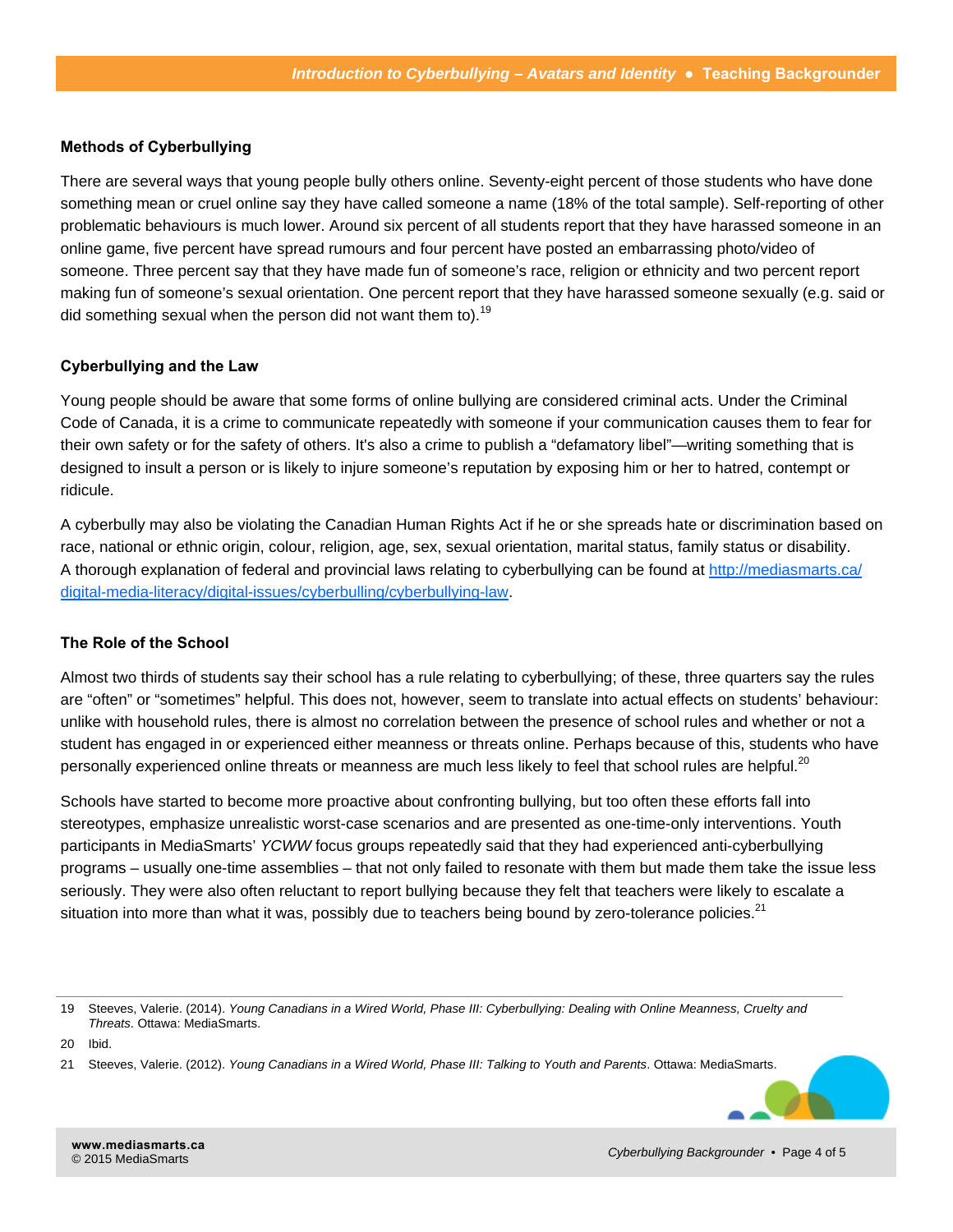Effective intervention programs, on the other hand, have a number of characteristics in common: they include the whole school; they provide support both for targets and perpetrators after an incident; and they work at multiple levels – in the classroom, school-wide and in connection with parents and the surrounding community.<sup>22</sup> Zero-tolerance and one-sizefits-all approaches to dealing with online conflict are not only unsuccessful, but can be actively harmful as they prevent students from turning to what should be one of their main sources of help and support. Instead of a greater emphasis on punishment and criminalization, we need to foster empathy in youth; teach them to avoid the "empathy traps" of digital communication; provide them with effective tools for managing their emotions and dealing with online conflict; and promote awareness of the power of parents to teach their children to treat others with respect.

Finally, in order to fight cyberbullying effectively we need to make an effort to change the culture in which it happens. Both at school and at home, we can help kids understand that what may seem like "just a joke" may have a powerful effect on someone else. It's also important to teach kids that cyberbullying may be less common than they think it is: youth often overestimate how common this sort of bullying actually is, even though most report their own experiences as being positive.<sup>23</sup> This is significant because research indicates that when youth believe that bullying behaviour is the norm, they are more likely to exhibit and tolerate this behaviour – and that when youth are made aware of how uncommon bullying actually is, bullying rates drop.<sup>24</sup>

<sup>24</sup> Craig, David W. and H. Wesley Perkins, *Assessing Bullying in New Jersey Secondary Schools: Applying the Social Norms Model to Adolescent Violence*, Presented at the 2008 National Conference on the Social Norms Approach, July 22, 2008.



<sup>22</sup> Craig, Wendy. Testimony before the Senate Committee on Human Rights, December 12, 2011.

<sup>23</sup> *Teens, Kindness and Cruelty on Social Network Sites*. Pew Research Institute, November 9, 2011.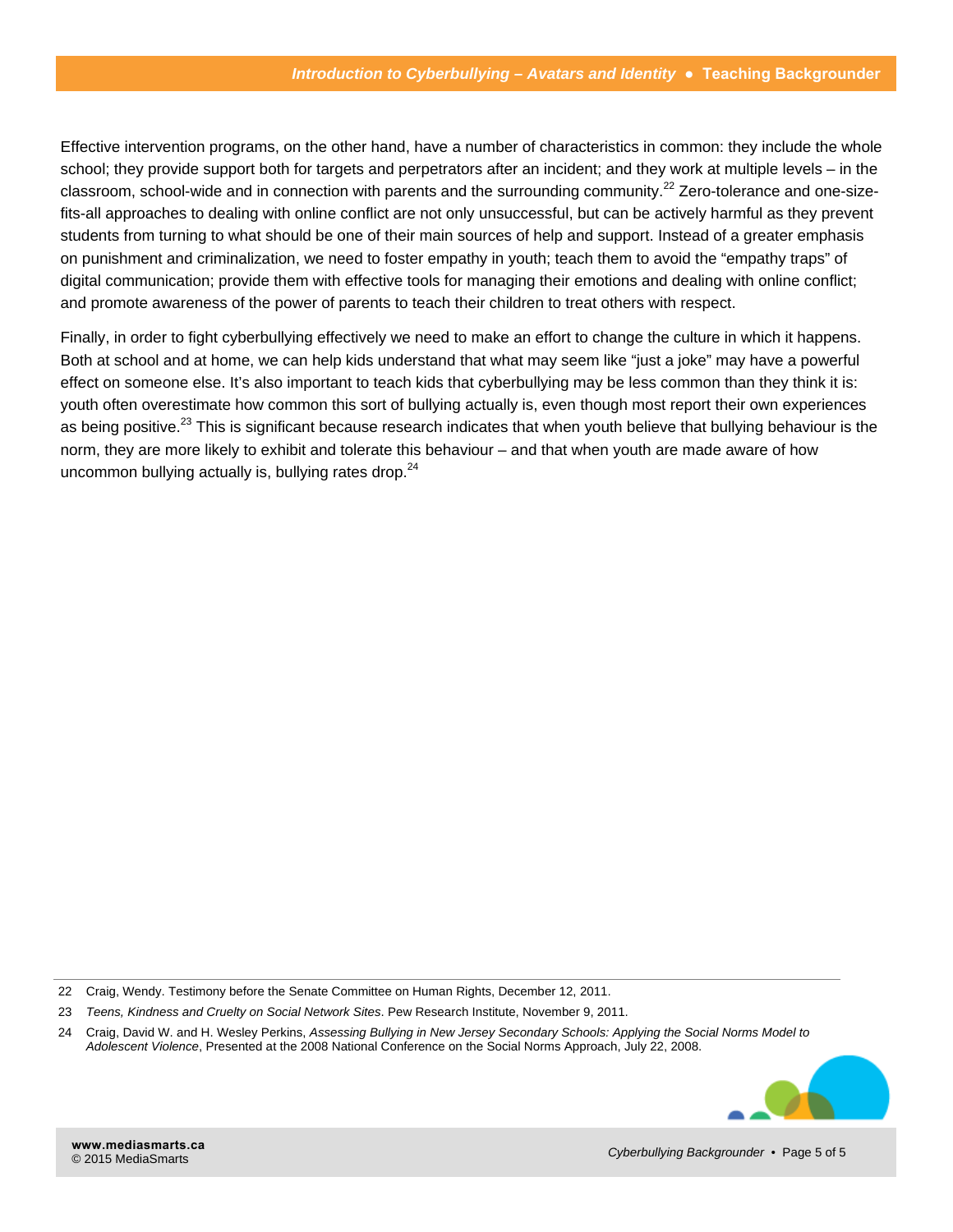## **Advice for Avoiding Online Conflict**

In the course of the activities in this lesson, students will develop strategies for minimizing the risks of online conflict caused by the inability to see or hear the people we're interacting with online.

Here are some tips to help youth avoid online conflict:

Remember that the people we talk to and play with online are real people. Even if you don't know them offline, try to imagine a person sitting next to you before you say or type anything.

- Don't respond right away. When something happens that gets you upset, take some time to let the first rush of anger or fear fade away.
- If you can, talk things out in person rather than online. Remember that other people can't tell how *you're* feeling online either, so it's easy for drama to blow up.
- Talk to your friends and family about how you're feeling. Kids consistently say that just having someone listen to them is one of the most effective ways of dealing with online conflict.
- Don't ask your friends to back you up. Research suggests that getting the same message over and over again – even if it's from your friends taking your side in an argument – can make angry feelings a lot more intense. It can also make the drama spread and turn into a much bigger conflict.
- Keep an eye on how *you're* feeling! It's hard to make good decisions when you're mad, scared or embarrassed. If your heart is racing or you're feeling tense, it's time to get offline for a while.

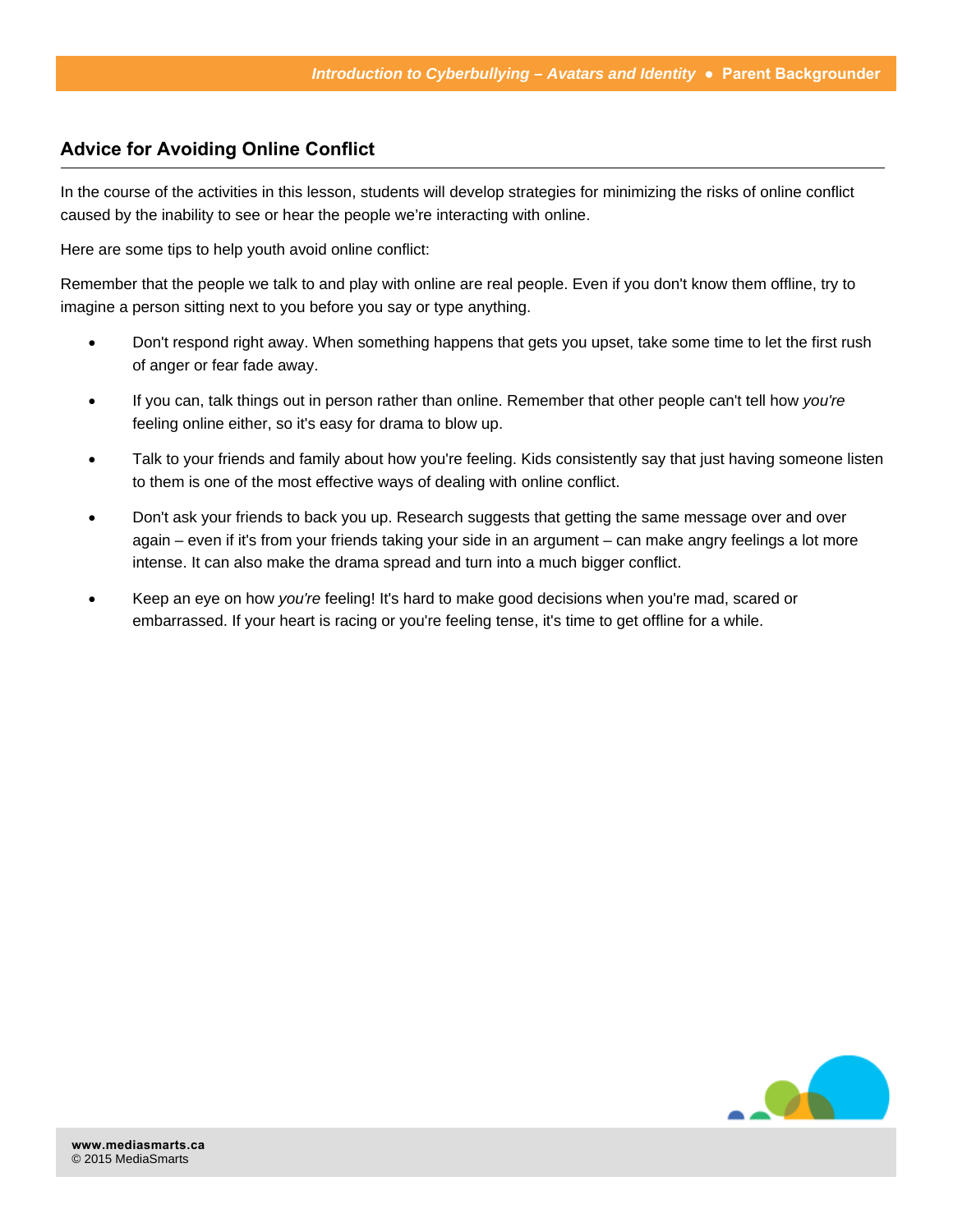## **What to Do if Someone is Mean to You Online**

#### **Don't fight back.**

A lot of times a bully is looking to get a rise out of you, and fighting back just gives them what they want. Sometimes they're hoping that you'll fight back so that they can get **you** in trouble!

A lot of times people don't realize when they have hurt your feelings online. If you're not sure that somebody was being mean to you on purpose, start by talking to them in person **–** where you can see and hear each other **–** and see if you can work things out.

When something happens that gets you upset, take some time to let the first rush of anger or fear fade away. It's hard to make good decisions when you're mad, scared or embarrassed. If your heart is racing or you're feeling tense, it's time to get offline for a while. Sometimes it can be useful to go outside and do something active to help you get it out of your system.

#### **Save the evidence.**

If somebody is being mean to you online, make sure that you have a record of it. If it's something that was sent directly to you, make sure to save it. If it's something that can be deleted (a tweet, a status update, etc.) get a screenshot [\(http://www.take-a-screenshot.org/\).](http://www.take-a-screenshot.org/) 

If it happens more than once, start a journal that records what's happening. Include as many details as you can: where and when it happened, everything you know about the person doing it, anything you did (or didn't do) and how it made you feel.

#### **Talk to somebody.**

If someone is being mean to you online it's okay to talk to your friends or someone in your family about it. Kids who've been bullied say what other people did that helped the most was just to spend time with them and listen to them. If there's no one you can talk to offline, you can contact Kids Help Phone ([http://www.kidshelpphone.ca\) an](http://www.kidshelpphone.ca)d talk to one of their trained counselors.

**Remind yourself that it's not your fault**. Nothing you can do makes it okay for people to be mean to you. Nothing about you gives people a reason to be mean to you. **If someone is mean to you, that's their problem – not yours**.

You should also **report** what's happening if:

- it's making you feel scared
- it's making you not want to go to school or do things you enjoy (like playing your favourite game because someone is being mean to you there)
- you can't stop thinking about it
- if the person has said they're going to hurt you or publish something that would hurt or humiliate you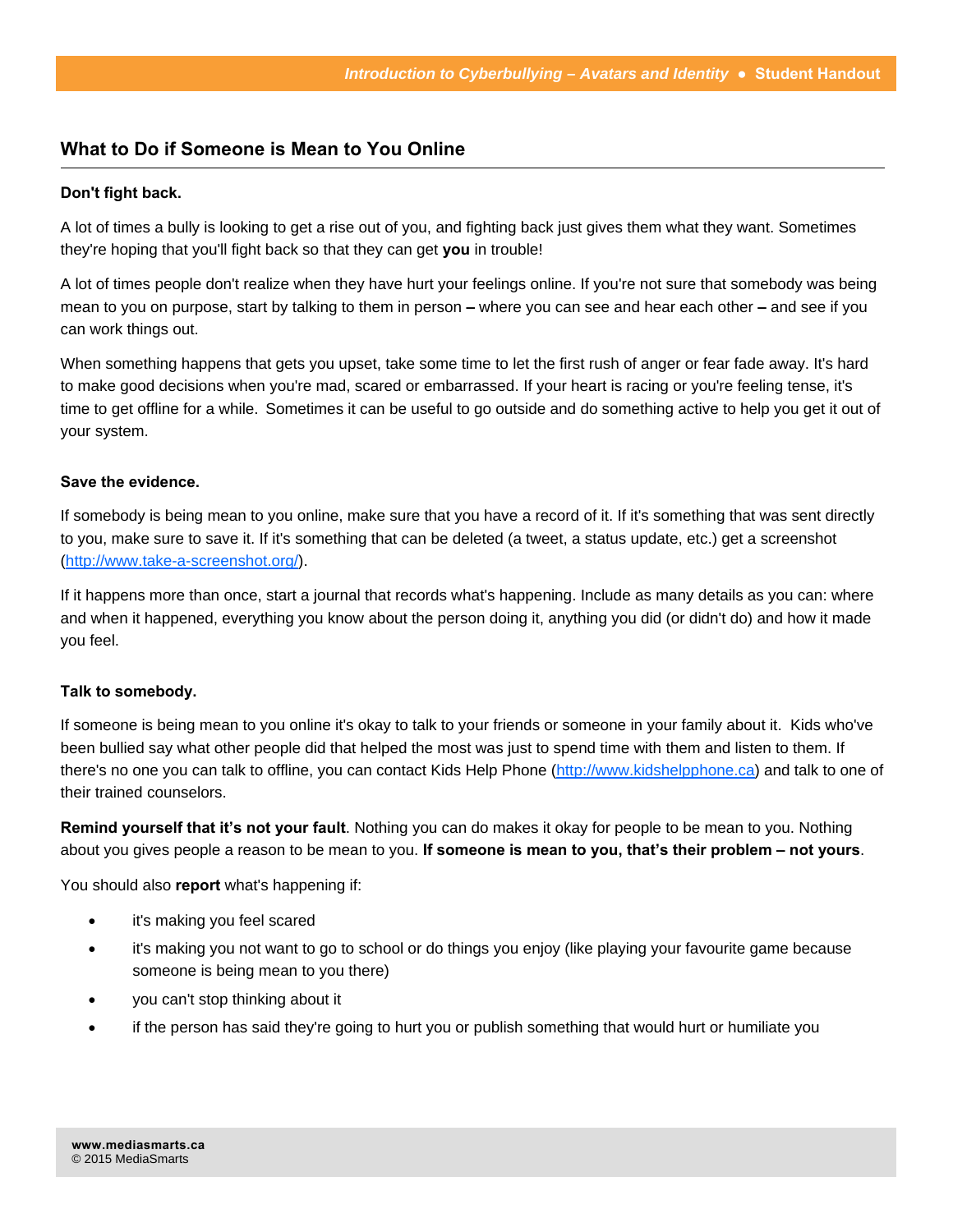You can report it to the people who run the place where it's happening (use the reporting tools on Facebook [[https://](https://www.facebook.com/help/420576171311103/]) [www.facebook.com/help/420576171311103/\]](https://www.facebook.com/help/420576171311103/), YouTube [[https://support.google.com/youtube/topic/2803138?](https://support.google.com/youtube/topic/2803138?hl=en&ref_topic=2676378) [hl=en&ref\\_topic=2676378\] or](https://support.google.com/youtube/topic/2803138?hl=en&ref_topic=2676378) Twitter [\[https://support.twitter.com/articles/15789#\].\) H](https://support.twitter.com/articles/15789#])ere [http://cyberbullying.us/report/] is a more complete, updated list of how you can report cyberbullying on popular sites and apps.

You can also talk to your parents, to a teacher, or to another adult you trust.

If you can't talk to an adult for any reason and the person is threatening to hurt you physically or is blackmailing you (threatening to do something like post embarrassing photos if you don't do what they say) you can also go straight to your local police.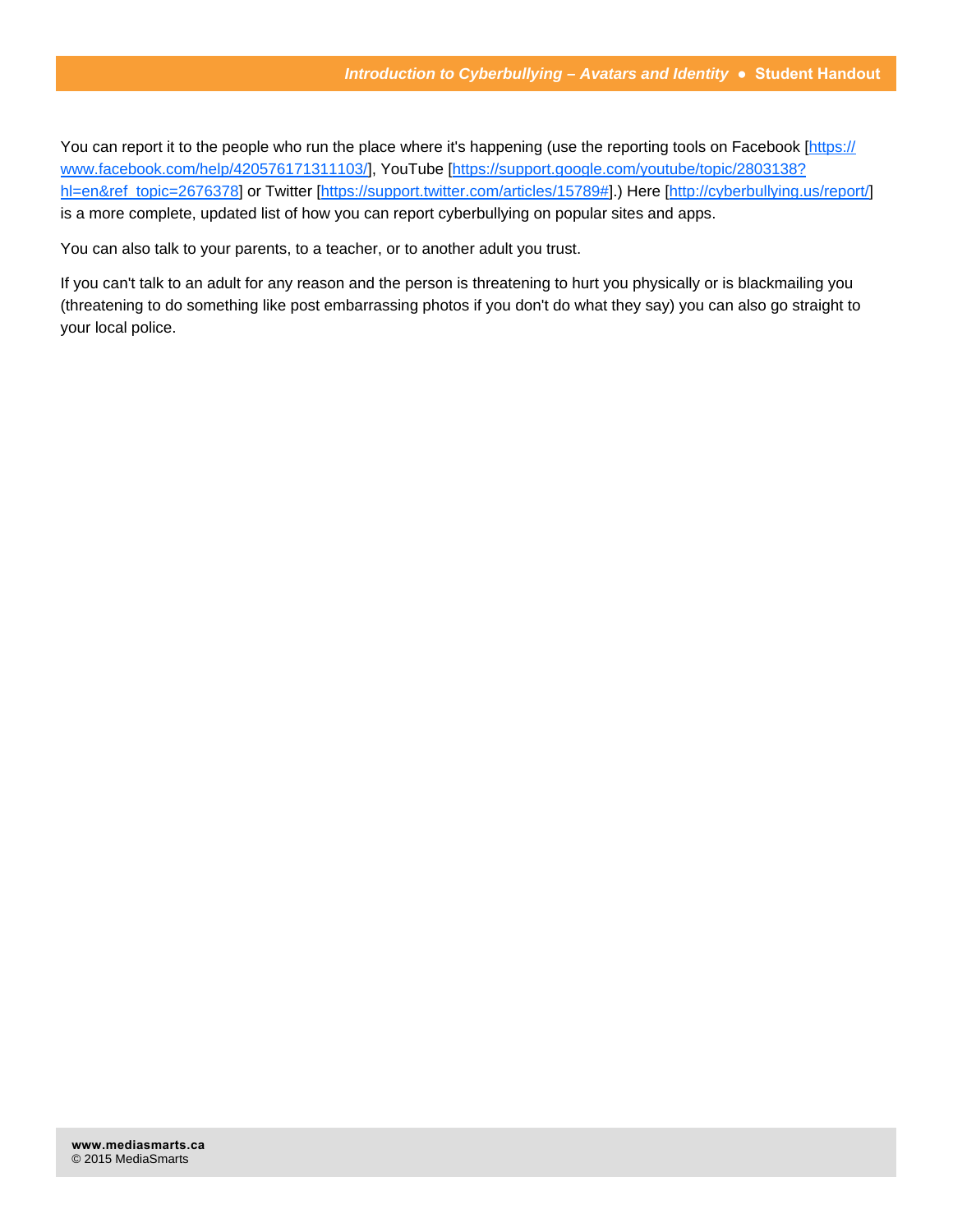## **Parents' Guide to Cyberbullying**

For most youth, the Internet is all about socializing and while most of these social interactions are positive, increasing numbers of kids are using the technology to intimidate and harass others – a phenomenon known as cyberbullying.

The term "cyberbullying" can be a bit misleading. Unlike the traditional definition of bullying, which involves a difference in power or strength between children who bully and the children they target, a lot of the activities that adults might see as cyberbullying happen between children of roughly the same status. It can also be difficult to tell who is bullying whom in a cyberbullying scenario. Finally, much of the abusive behaviour that takes place within offline relationships may also take place online or be enhanced by digital technology.

#### **How Common is It?**

Just over a third of Canadian students say that someone has said something mean or cruel to them online, and just under a third say that someone has threatened them online (posting things like "I'm going to get you" or "You're going to get it"). Roughly a quarter of students say that they have been mean to someone online.

Parents have an important role to play in helping their children and teens learn how to respond to cyberbullying. In fact, parents are the number one group of people that they turn to for help with online meanness.

#### **How Do I Know if my Child is Being Cyberbullied?**

Signs that your child is being bullied online can include fear of using the computer or going to school, anxiety and distress, and withdrawal from friends and usual activities.

#### **What Should I do if my Child is Targeted?**

- Watch out for signs that your child is being bullied online a reluctance to use the computer or go to school may be an indication.
- Listen and provide advice if your child asks for it. Make sure to check in regularly to make sure things are going better.
- Report online bullying to your Internet or cell phone service provider. Most companies have Acceptable Use Policies (AUPs) that clearly define privileges and guidelines for people who use their services, and the actions that can be taken if those guidelines are violated. They should be able to respond to reports of cyberbullying over their networks or help you track down the appropriate service provider to respond to.

Report incidents of online harassment and physical threats to your local police. Some forms of online bullying are considered criminal acts. For example: under the Criminal Code of Canada, it is a crime to communicate repeatedly with someone if your communication causes them to fear for their own safety or the safety of others.

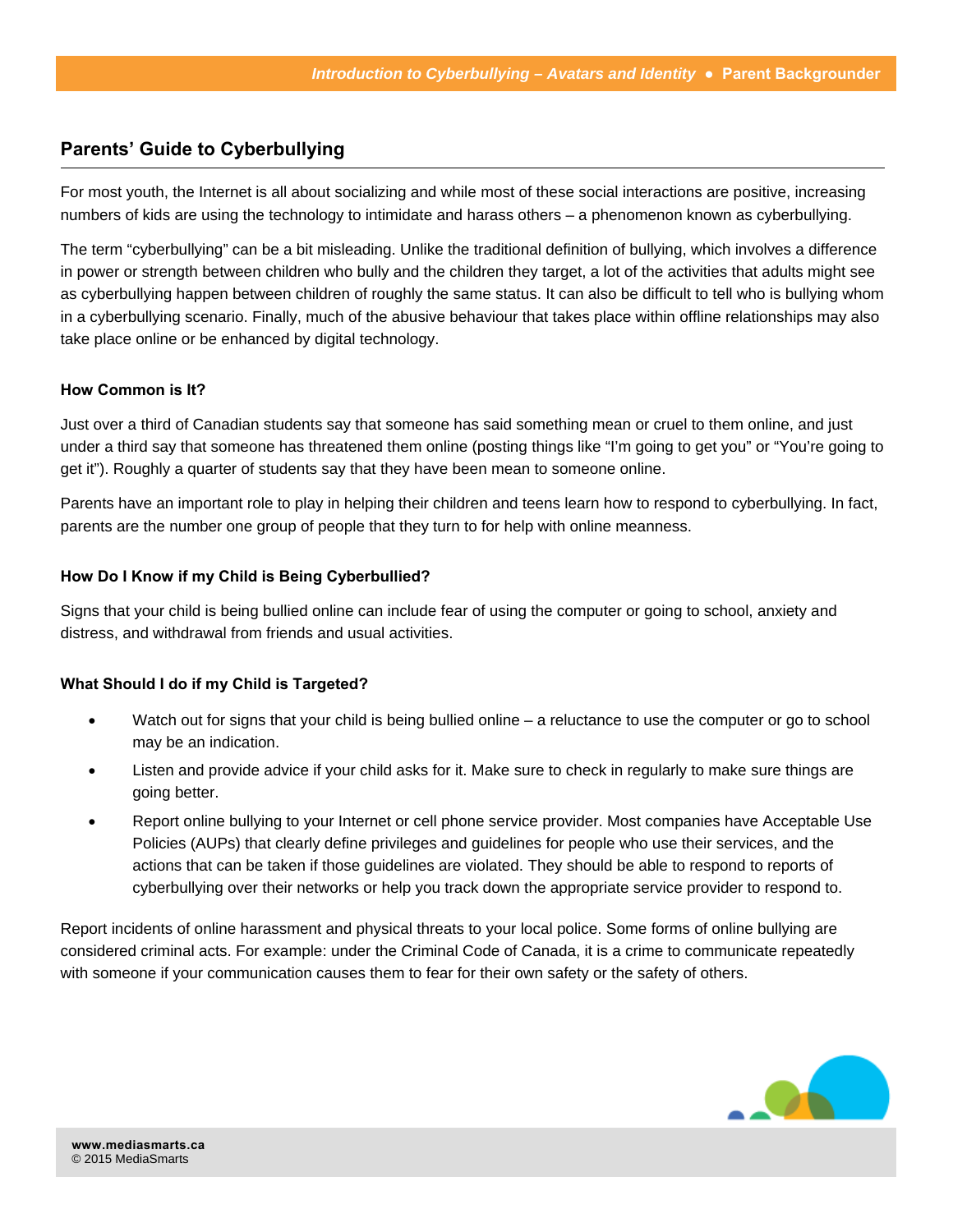We also need to teach our kids how to respond to an online bully. Your child has received a handout titled *What to Do if Someone is Mean to You Online*. Go through it together and emphasize the key points:

- Don't fight back
- Save the evidence
- Talk to someone about it
- Report it to the site where it's happening or to police if it's making you feel scared; making it hard for you to go to school or do things you enjoy; if you are being physically threatened; or if someone is threatening to publish something that would hurt or humiliate you.

#### **How Can I Prevent Cyberbullying?**

We can reduce the risks associated with Internet use by having open, ongoing conversations with our children about their online activities and by setting up rules that will grow along with them. MediaSmarts' research shows that having family Internet rules on things like treating people with respect can have a positive impact on your children's online behaviour. (This tip sheet can get you started: [http://mediasmarts.ca/sites/default/files/pdfs/tipsheet/](http://mediasmarts.ca/sites/default/files/pdfs/tipsheet/TipSheet_FamilyOnlineRules.pdf) [TipSheet\\_FamilyOnlineRules.pdf.](http://mediasmarts.ca/sites/default/files/pdfs/tipsheet/TipSheet_FamilyOnlineRules.pdf)) Research has also shown that bullying rates drop when kids know that it is against the rules and how to report it.

Tell your children to come to you right away if they feel uncomfortable or threatened online. Don't take it for granted that your child will do this: only eight percent of teens who have been bullied online have told their parents.

Encourage your children to take action when they witness someone being bullied. This doesn't necessarily mean confronting the bully: they need to consider what they can do that is most likely to help the person being bullied and least likely to make the situation worse. This may include:

- *recording* the bullying by taking screenshots (see take-a-screenshot.org for tips on how to do this) and, if it seems that it will do more good than harm, reporting it;
- *helping the person who is being bullied feel better* and offering help privately (including help in reporting the bullying to authorities: young people who are being bullied are often reluctant to tell adults);
- *trying to help* both the person being bullied and person who is doing the bullying make up; or
- *confronting* the person who is doing the bullying, either privately or in public. If this is a friend, the best way to show that you don't approve of their behaviour is by not joining in or encouraging it.

In order to fight cyberbullying effectively we need to change the culture in which it happens, starting with helping kids understand that what may seem like "just a joke" can have a powerful effect on someone else. It's also important to teach them that cyberbullying may be less common than they think it is: young people often overestimate how common bullying actually is, even though most report their own experiences as being positive. Knowing the facts is important because research shows that when young people believe that bullying behaviour is the norm, they are more likely to engage in and tolerate this sort of behaviour – and that when they understand how *uncommon* bullying actually is, bullying rates drop.

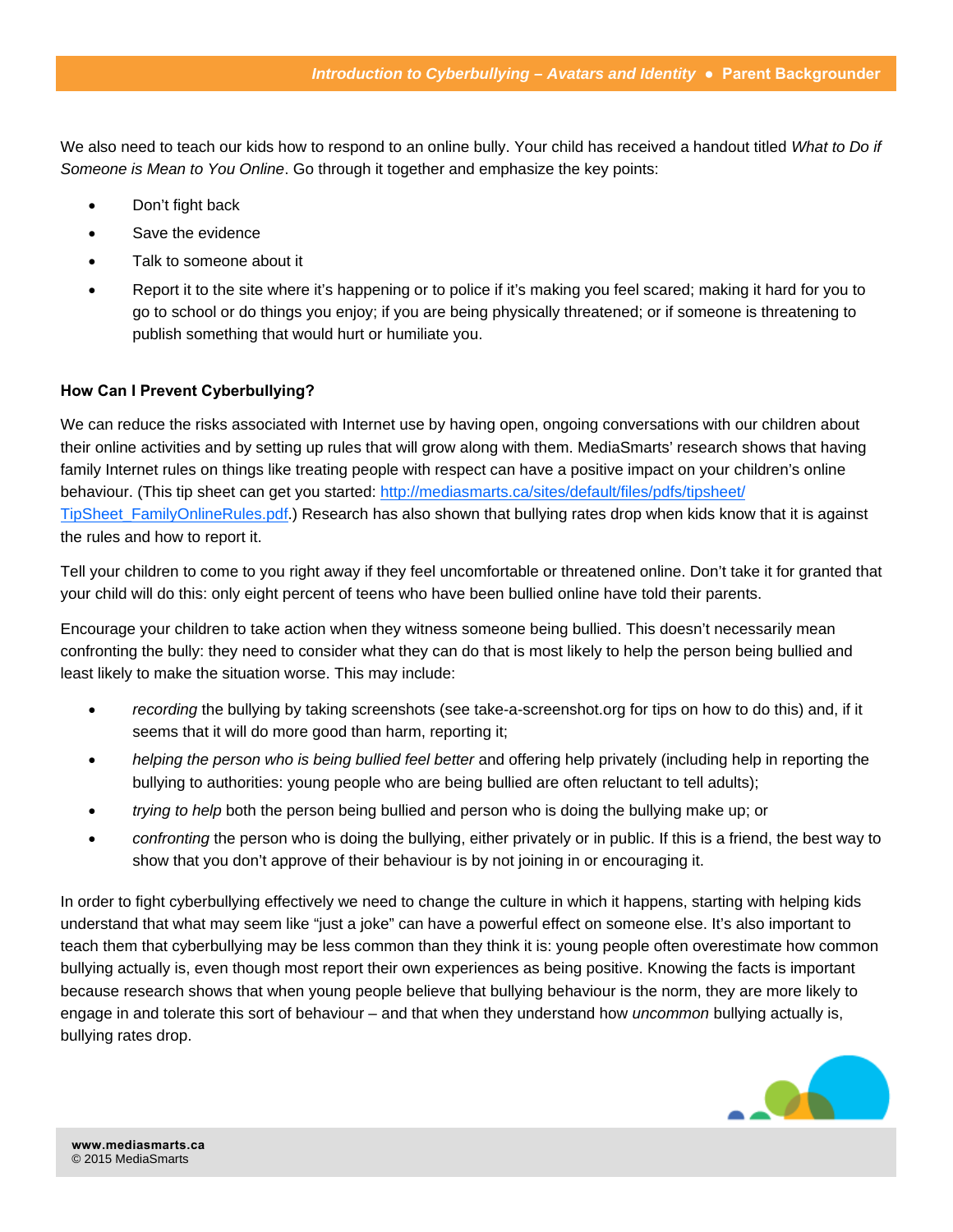#### **What Should I Avoid Doing if my Child is Being Cyberbullied?**

It can be difficult for a young person to come forward when they are being bullied; even to mom or dad. To build trust, try not to overreact. Don't forbid your child to use the Internet in the hope of eliminating the source of the problem: for your child, this is equal to social death and will leave her or him feeling even more victimized (not to mention the fact that an extreme reaction such as this will probably cause your child to avoid confiding in you again when feeling threatened).

Other things to avoid:

- Telling them to stop "tattling" or "snitching"
- Telling them they should solve the problem themselves
- Blaming them for being a target
- Minimizing or ignoring the situation

#### **How Can I Learn More?**

As much as possible, show an interest in your child's online life: where does he or she go online? What does he or she do? What is it about these online experiences that are so absorbing? If you're in the habit of sharing your own online experiences with your child, she or he will be more likely to talk to you when having a negative experience.

If you want to better understand your child's online experience, check out MediaSmarts' resources at: [http://](http://mediasmarts.ca/digital-media-literacy/digital-issues/cyberbullying) [mediasmarts.ca/digital-media-literacy/digital-issues/cyberbullying.](http://mediasmarts.ca/digital-media-literacy/digital-issues/cyberbullying) 

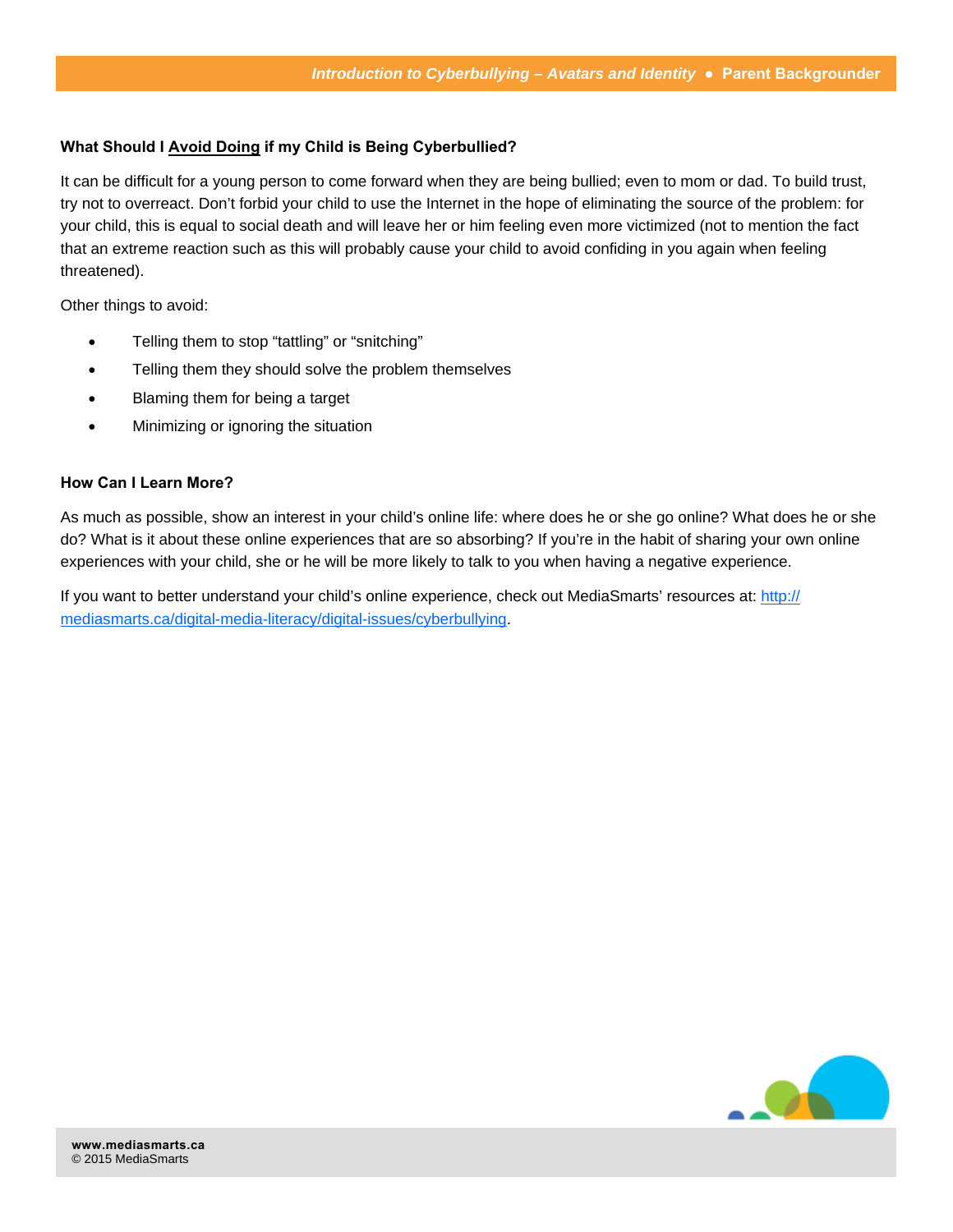

**[www.mediasmarts.ca](http://www.mediasmarts.ca)**  © 2015 MediaSmarts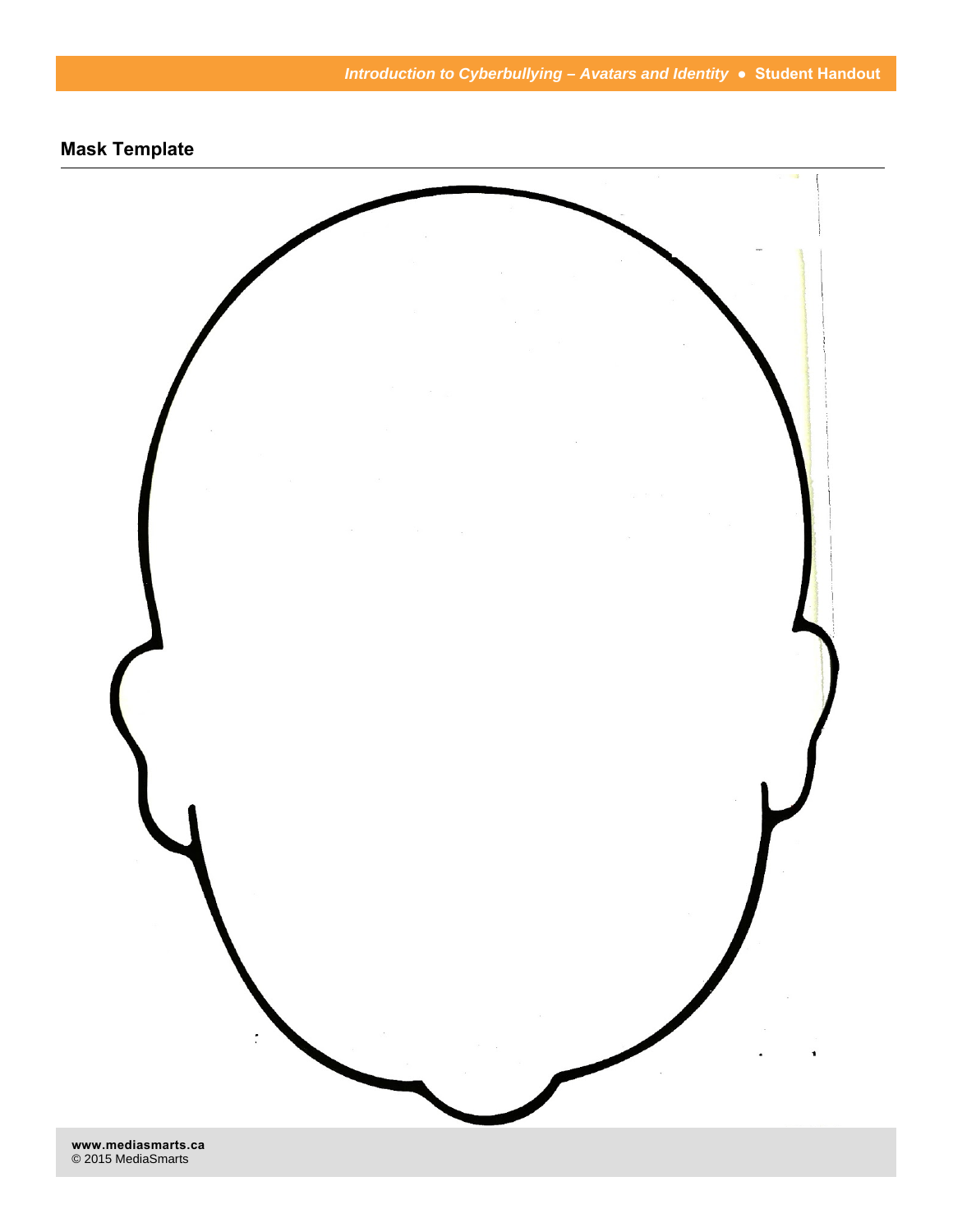## **Assessment Task: Poster**

|                                                                                                                                                                                                                                                                        | <b>Learning Expectations</b>                                                                                                                                                                                                                                                                                                                                                                                                                                                                                   | <b>Achievement</b> |
|------------------------------------------------------------------------------------------------------------------------------------------------------------------------------------------------------------------------------------------------------------------------|----------------------------------------------------------------------------------------------------------------------------------------------------------------------------------------------------------------------------------------------------------------------------------------------------------------------------------------------------------------------------------------------------------------------------------------------------------------------------------------------------------------|--------------------|
| <b>Use</b>                                                                                                                                                                                                                                                             | describe and demonstrate passive, aggressive and                                                                                                                                                                                                                                                                                                                                                                                                                                                               | Insufficient (R);  |
| Skills and competencies that fall<br>under "use" range from basic<br>technical know-how - using<br>computer programs such as word                                                                                                                                      | assertive behaviours; e.g. assertive strategies for use<br>in dealing with bullies                                                                                                                                                                                                                                                                                                                                                                                                                             | Beginning (1);     |
|                                                                                                                                                                                                                                                                        | demonstrate responsibility and respectfulness in his/                                                                                                                                                                                                                                                                                                                                                                                                                                                          | Developing (2);    |
|                                                                                                                                                                                                                                                                        | her online communications and communities                                                                                                                                                                                                                                                                                                                                                                                                                                                                      | Competent (3)      |
| processors, web browsers, email, and<br>other communication tools - to the<br>more sophisticated abilities for<br>accessing and using knowledge<br>resources, such as search engines<br>and online databases, and emerging<br>technologies such as cloud<br>computing. | demonstrate understanding what it means to be<br>responsible to and respectful of his/her offline and<br>online communities as a way to learn how to be a<br>good digital citizen<br>use electronic networks in an ethical manner<br>demonstrate fairness and respect in their interactions<br>with others<br>demonstrate strategies for the management of a<br>range of feelings and emotions<br>demonstrate a knowledge of the appropriate<br>strategies for sharing and expressing feelings and<br>emotions | Confident (4)      |
| <b>Understand</b>                                                                                                                                                                                                                                                      | demonstrate understanding how it feels to be                                                                                                                                                                                                                                                                                                                                                                                                                                                                   | Insufficient (R);  |
| Understand includes recognizing how<br>networked technology affects our<br>behaviour and our perceptions,<br>beliefs and feelings about the world<br>around us.                                                                                                        | cyberbullied, how cyberbullying is similar to or<br>different than in-person bullying and strategies for<br>handling cyberbullying when it arises                                                                                                                                                                                                                                                                                                                                                              | Beginning (1);     |
|                                                                                                                                                                                                                                                                        |                                                                                                                                                                                                                                                                                                                                                                                                                                                                                                                | Developing (2);    |
|                                                                                                                                                                                                                                                                        |                                                                                                                                                                                                                                                                                                                                                                                                                                                                                                                | Competent (3)      |
|                                                                                                                                                                                                                                                                        |                                                                                                                                                                                                                                                                                                                                                                                                                                                                                                                | Confident (4)      |
| Understand also prepares us for a<br>knowledge economy as we develop<br>information management skills for<br>finding, evaluating and effectively<br>using information to communicate,<br>collaborate and solve problems.                                               |                                                                                                                                                                                                                                                                                                                                                                                                                                                                                                                |                    |